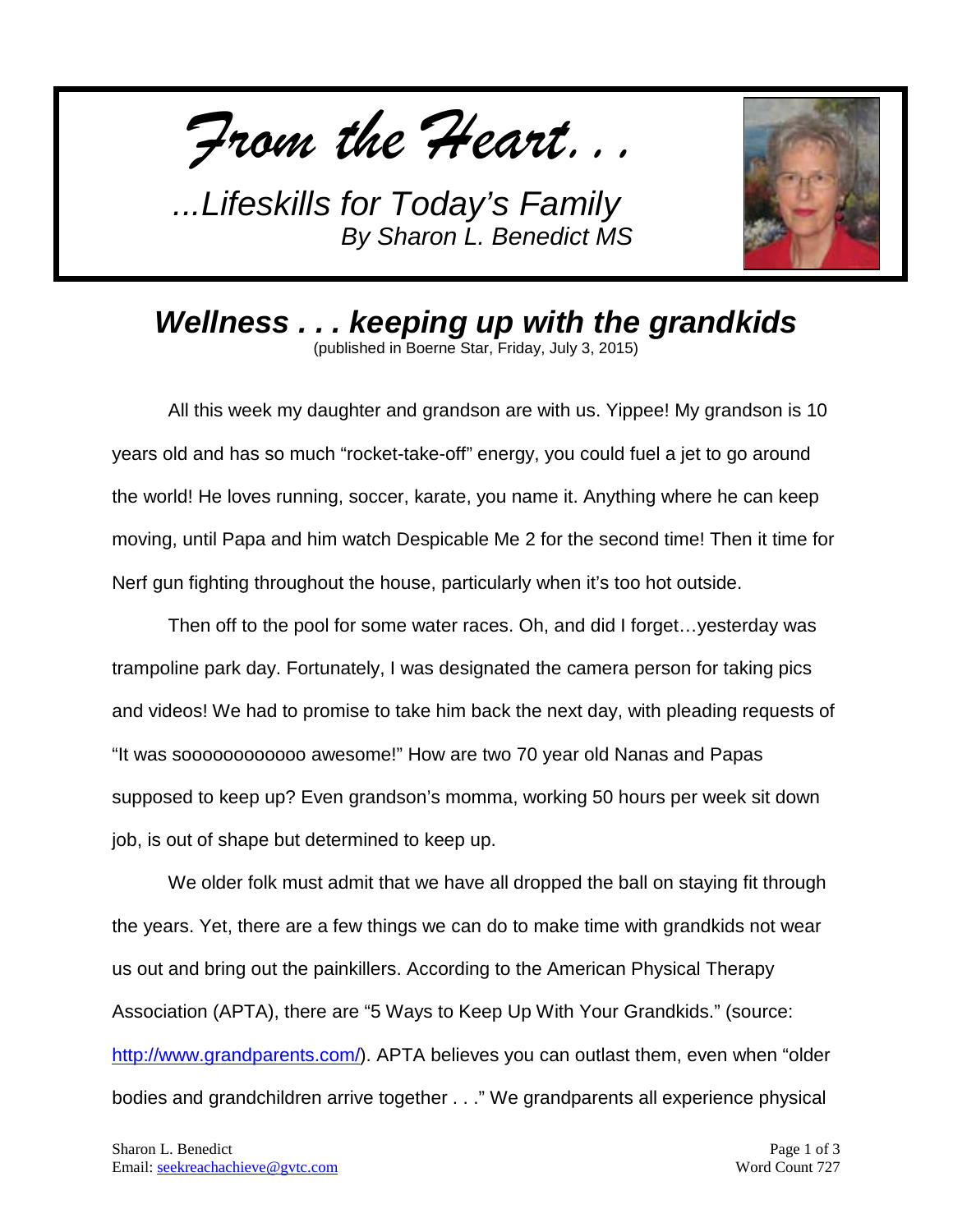changes of aging, including muscle loss, decreased bone density, slower mobility, and more.

The association recommends five strategies for keeping ahead or at least even with our younger kids and grandkids. The first one is BE REALISTIC. Before your kids and grandkids show up, get moving and improving your fitness and endurance levels with walking, stretching, and muscle strengthening exercises to help loosens joints and increase bone density. Remember to "Play with blocks or a board game, or take a stroll around the yard or in the neighborhood with frequent stops to look at the crickets, dandelions, and birds. Enjoy seeing the world through your grandchild's fresh eyes, and get some easy exercise along the way. And let your grandchildren in on your plan to exercise. They are some of the best 'workout buddies.'"

Number 2 is GO EASY ON THE JOINTS. One of the great ways to make it easier on the joints is going to the pool and utilizing the shallow end to make it easier on those joints and "provides resistance for strengthening your muscles. Swimming or playing games in the pool is a great way for all ages to get fun exercise."

The third tip is to CONSERVE YOUR ENERGY. Short bursts of aerobic or energetic activities between less physical activities works well. And, "don't exhaust yourself preparing for their arrival. Do your preparations well ahead of time so you can relax before they get to you. You can't enjoy them when you are already tired. While the children are visiting, alternate high-energy and low-energy activities. And plan a quiet day after their visit to recuperate."

The fourth one is WATCH YOUR BACK! When you go out, don't be a "pack mule." Let your kids carry age-appropriate stuff. "Backpacks should weigh no more than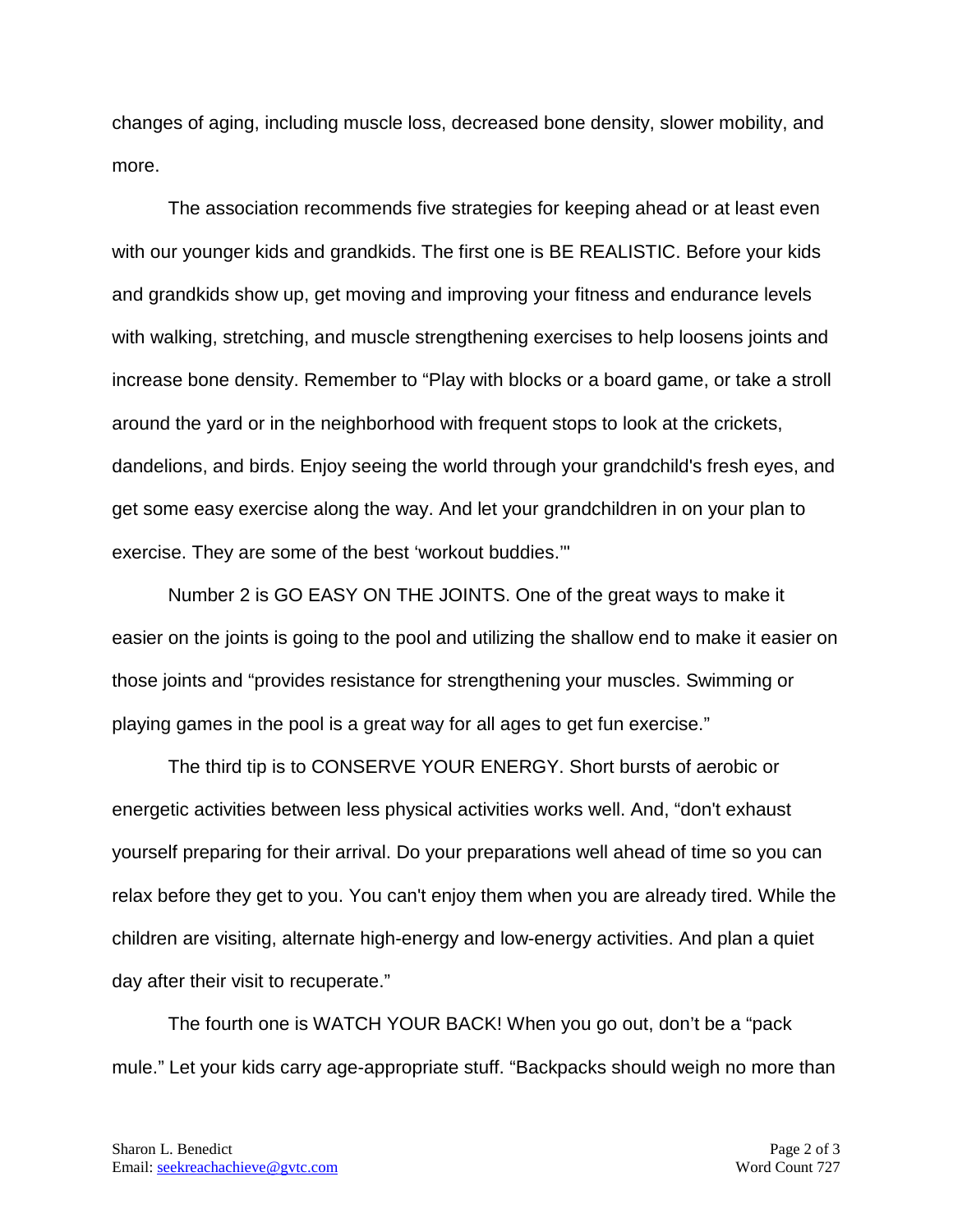10 to 15 percent of what the child weighs. Have kids use both straps to distribute the weight evenly; adjust the straps so the backpack is in the middle of the back; and place the heaviest items closer to the back." Watch how you lift babies and small children by using "body mechanics."

Number 5 tip is MAKE SURE YOU ARE WELL-GROUNDED. Wear appropriate shoes, not flip-flops or loose sandals. "Good walking shoes provide relief to your joints and firm footing for safe, fun activity."

One way I took a break is actually writing this article while everyone else watched Despicable Me 2 for the third time! No matter how many times I hear the "hew-ho, hewho" in the movie from my office, I consider myself so blessed to have them with me. I know I will shed some tears after they leave. So, I need to start planning for their Christmas visit to stop the tears, that's for sure!

--

*Sharon L. Benedict, is a speaker, author, and weaver, and loving it! She is available for speaking engagements, freelance writing, and will even weave you a one-of-kind creation, just for you. Sharon also welcomes your questions and comments and can be contacted a[t seekreachachieve@gvtc.com.](mailto:seekreachachieve@gvtc.com) Visit her website at [www.celebratingyourjourney.com.](http://www.celebratingyourjourney.com/)*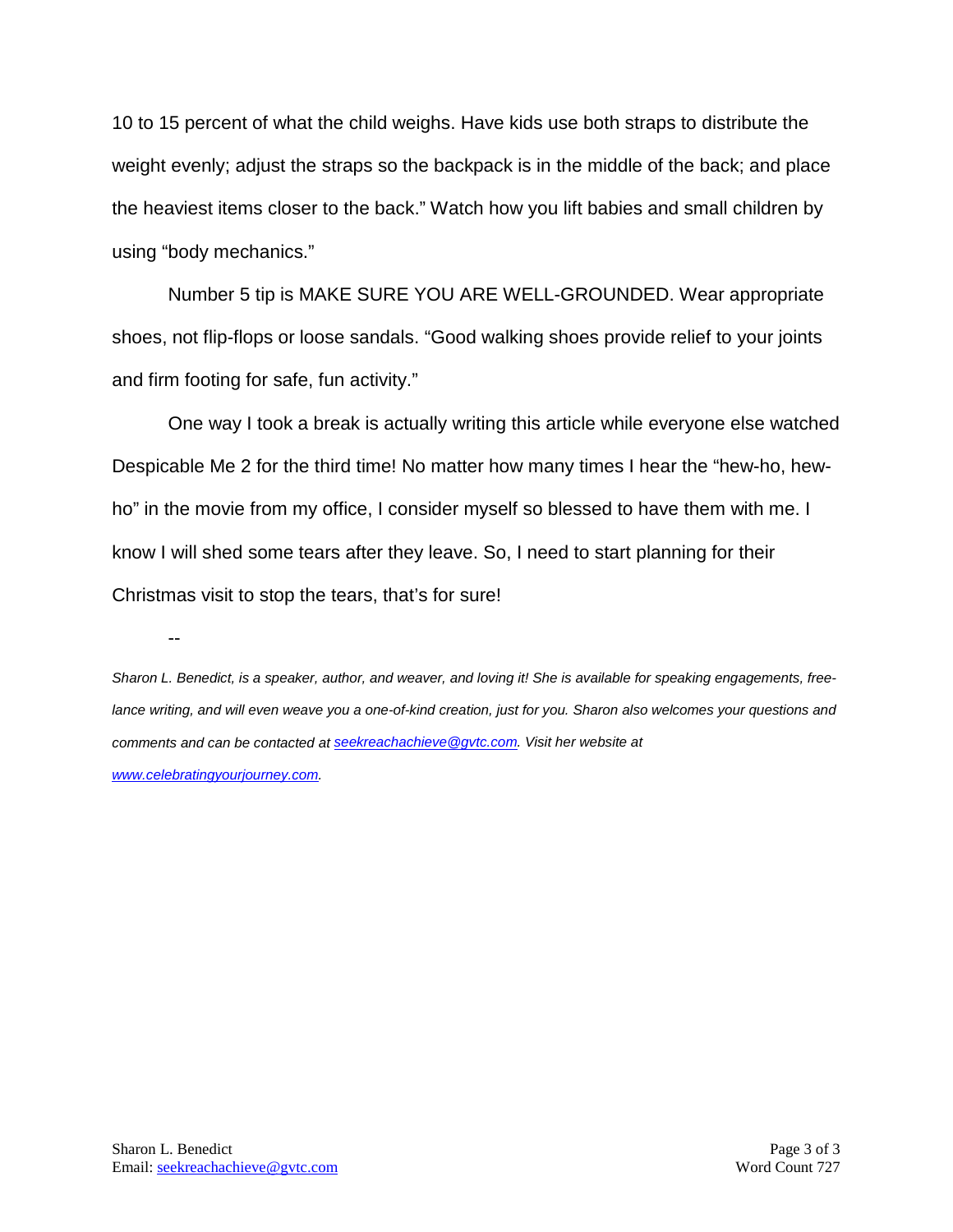*From the Heart...*



## *Wellness . . . Affordable Care Act Impact on Integrative Health Care*

(published in Boerne Star, Friday, July 10, 2015)

According to a 2011 Consumer Reports survey, "More than 38 million adults make in excess of 300 million visits to acupuncturists, chiropractors, massage therapists, and other complementary and alternative practitioners each year in the United States."

A June 11, 2013 American Journal of Medicine article, *The Future of Integrative Medicine,* by Victor S. Sierpina, MD, ABFM, ABIHM and James E. Dalen, MD, MPH reported "There is clear evidence that integrative medicine is becoming part of current mainstream medicine. Increasing numbers of fellowships in integrative medicine are being offered in our academic health centers. In 2013, there are fellowships in integrative medicine in 13 medical schools. . . A 200-hour curriculum for Integrative Medicine in Residency has been developed and is now in place in 30 family practice and 2 internal medicine residencies. The curriculum includes many of the topics that are not covered in the medical school curriculum, such as nutrition, mind–body therapies, nutritional and botanical supplements, alternative therapies (eg, acupuncture, massage, and chiropractic), and lifestyle medicine . . . The eventual goal is to include integrative medicine skills and competencies in all residency programs."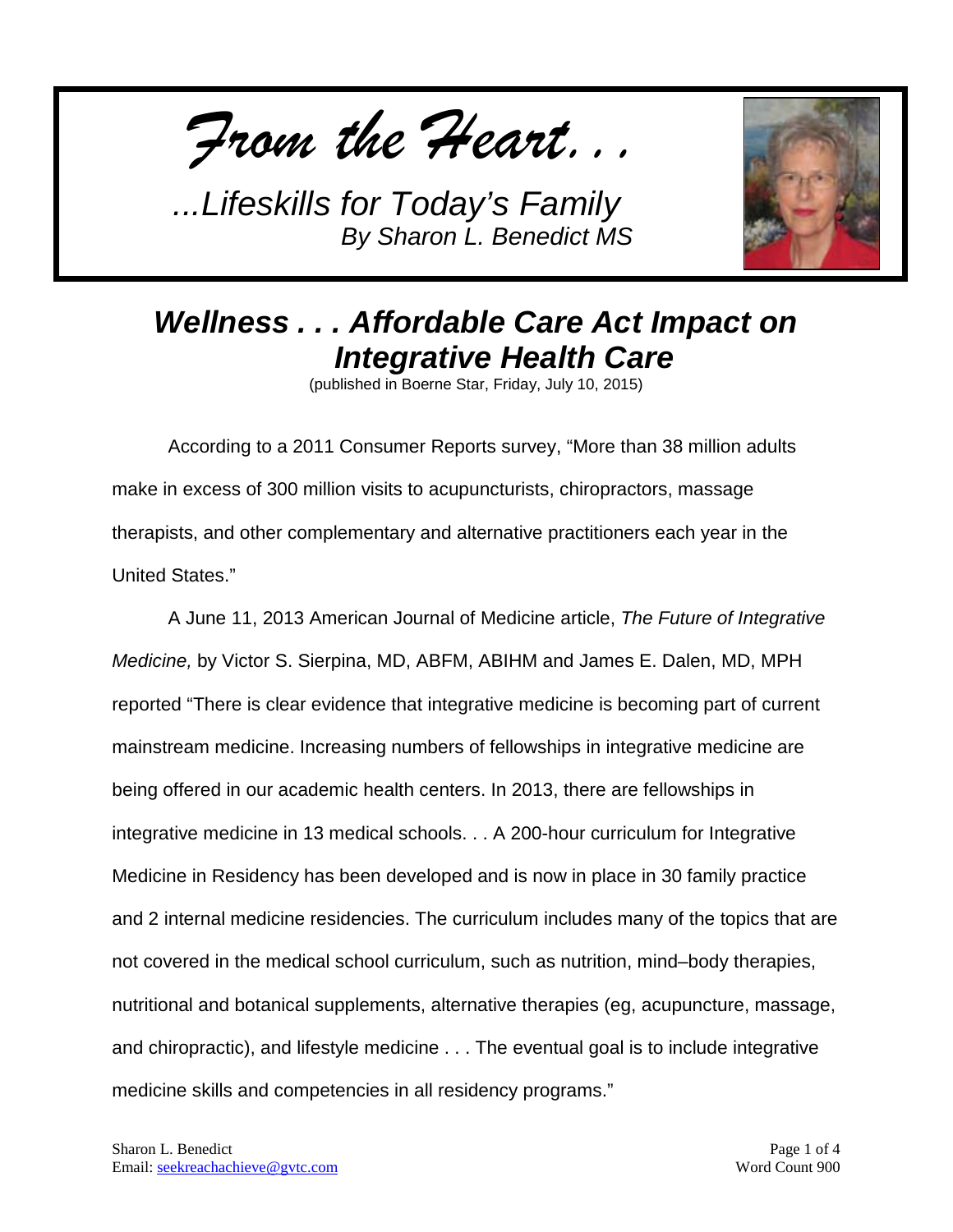So, now that the Affordable Care Act (ACA) is in full swing, how does it fair for alternative and integrative medical practices? Section 2706 of the ACA states "group health plan and a health insurance issuer offering group or individual health insurance coverage shall not discriminate with respect to participation under the plan or coverage against any health care provider who is acting within the scope of that provider's license or certification under applicable state law."

This does not mean group plans and insurance issuers are required to contract with alternative and integrative practitioners. The ACA also doesn't prevent any group from establishing different reimbursement rates based on quality of care. Since the ACA law was signed into effect in 2010, the confusion and complaints have mounted, particularly related to the non-discrimination section related to alternative and integrative practices.

As of May 2015, the American Chiropractic Association (ACA) urged the Centers for Medicare & Medicaid Services (CMS) to clarify section 2706(a) that caused some states to improperly limit patient access to chiropractic physicians and other qualified non-MD/DO health care providers. This clarification has helped patients gain further access to covered services from licensed DCs and other non-MD/DO providers.

In reading some, not all, of the 1000 page law, it seems terms such as "interdisciplinary," "alternative" programs, "integrative health care practitioners," and "CAM" or Complementary/Alternative Medicine, are actually included in the law. This expands the possibilities of patients having access and coverage of a broader range of services, including home medical programs and alternative dental healthcare providers. These "alternative" and "integrative" terms are also included in the definition of "health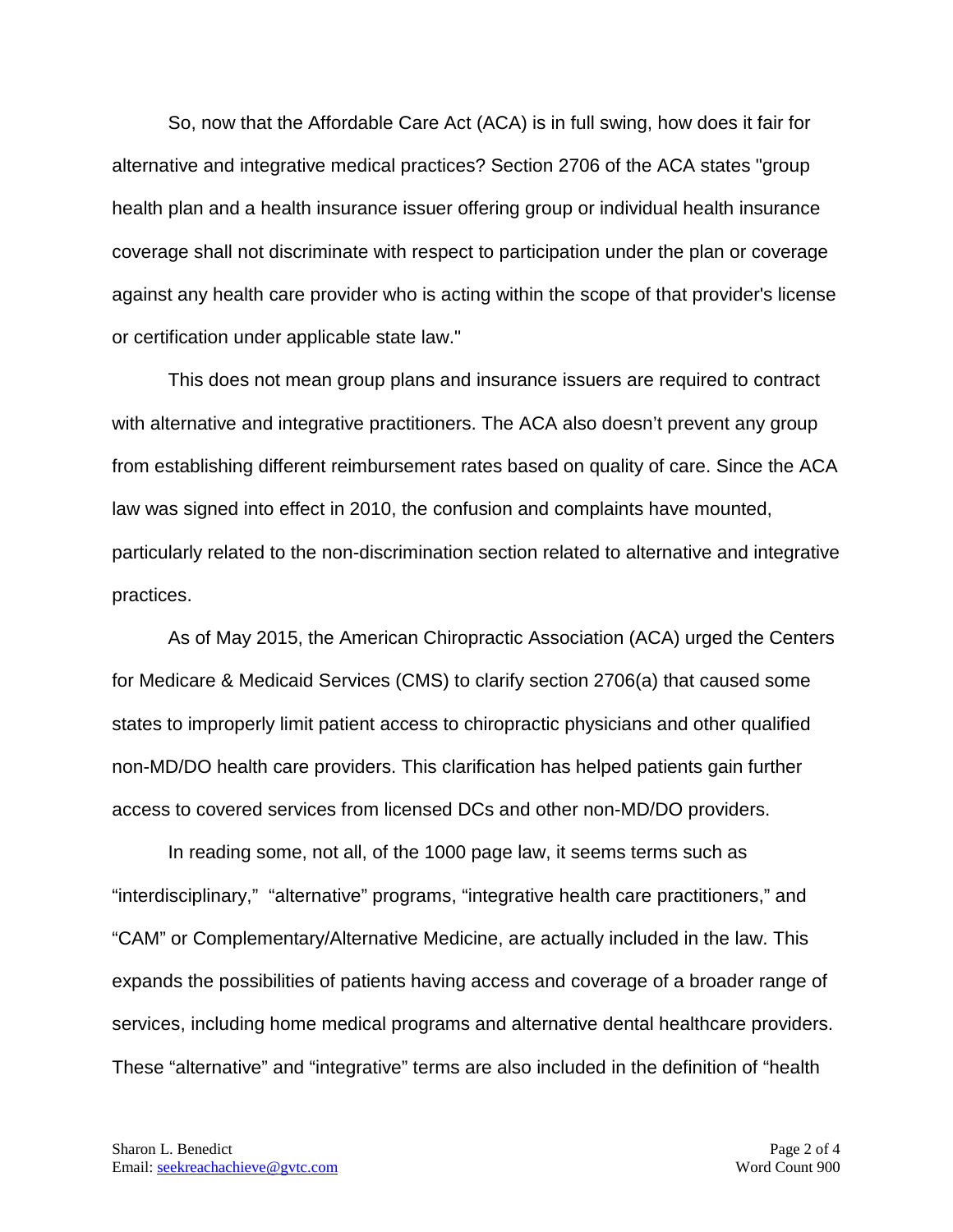professionals" and "health care workforce." You can cruise through the ACA law at [http://www.hhs.gov/healthcare/rights/law/index.html.](http://www.hhs.gov/healthcare/rights/law/index.html)

This broad, encompassing law may have any number of positives. Yet, there are still many challenges and problems to resolve for patient and practitioner alike. According to Scott Gottlieb, MD. in his Forbes article (May 29, 2015), *New Estimate Of Obamacare's Fiscal Impact On Private Doctor Practices,* "Under Obamacare, doctors have been strained by costly new regulations, intricate payment 'reforms' that tie their Medicare reimbursement to complex federal reporting requirements, and mandates that they install and make 'meaningful' use of electronic health records." Then add that there is a shift away from commercial insurance plans to Medicaid, reducing the practitioner's bottom line because of much smaller reimbursement rates.

Practitioners are attempting to compensate for the loss by taking on more patients at 10 minute sessions a clip. A project, jointly funded with the Robert Wood Johnson Foundation and AthenaHealth reported in February ". . . people who are now 'privately' insured under Obamacare were previously insured in the individual or group market, and got bumped off their prior commercial coverage and forced into the ACA's exchanges. That alone is going to lower provider revenue right at the very moment when their practice costs are escalating."

With a very rough estimate and a number of assumptions, based on 40% of practicing doctors work in privately run medical offices, the combined hit could be \$18 billion less total revenue for private medical practices. So, we can definitely imagine how creative practices are becoming at trying to keep their doors open and hopefully providing satisfactory care for their patients. I have personally seen my own physicians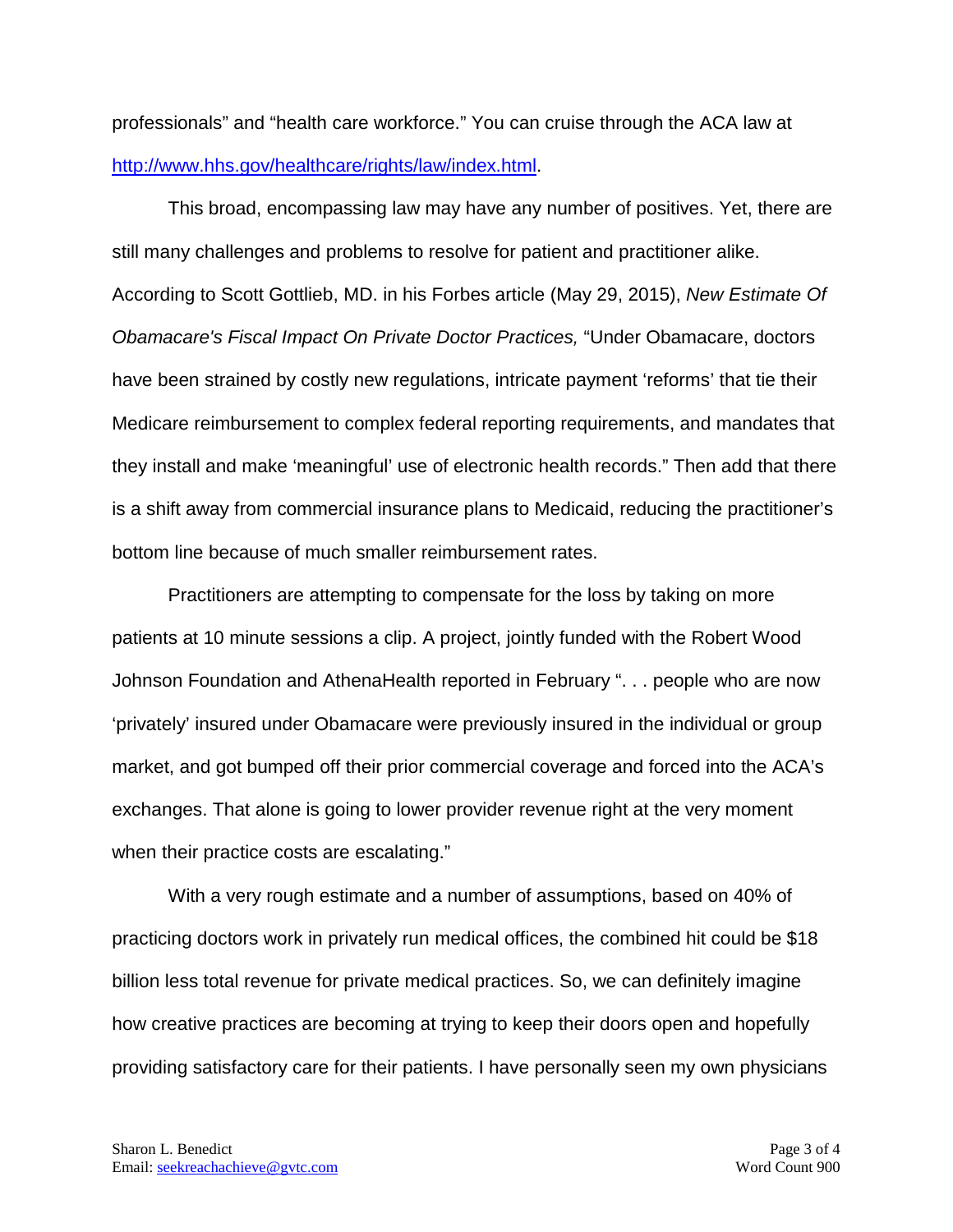and non-MD practitioners adopt alternative and integrative treatments. Some were covered by insurance in part, others were not. MD and non-MD practitioners are both also selling nutraceuticals or supplements as part of their practice to bring in additional revenue to stay open.

Hopefully, in the long-run we may all benefit from easier access to a whole range of healthcare/wellness services that were not available or covered before. But I would keep a close eye on your family's health care bills and overall costs, including insurance. Costs are going up. Each of us will need to become more committed to staying healthy and work on achieving a higher level of wellness than ever before. May you then have no need to experience the more chronic and life-threatening ailments that tend to show up as the years fly by.

--

*Sharon L. Benedict, is a speaker, author, and weaver, and loving it! She is available for speaking engagements, freelance writing, and will even weave you a one-of-kind creation, just for you. Sharon also welcomes your questions and comments and can be contacted a[t seekreachachieve@gvtc.com.](mailto:seekreachachieve@gvtc.com) Visit her website at* 

*[www.celebratingyourjourney.com.](http://www.celebratingyourjourney.com/)*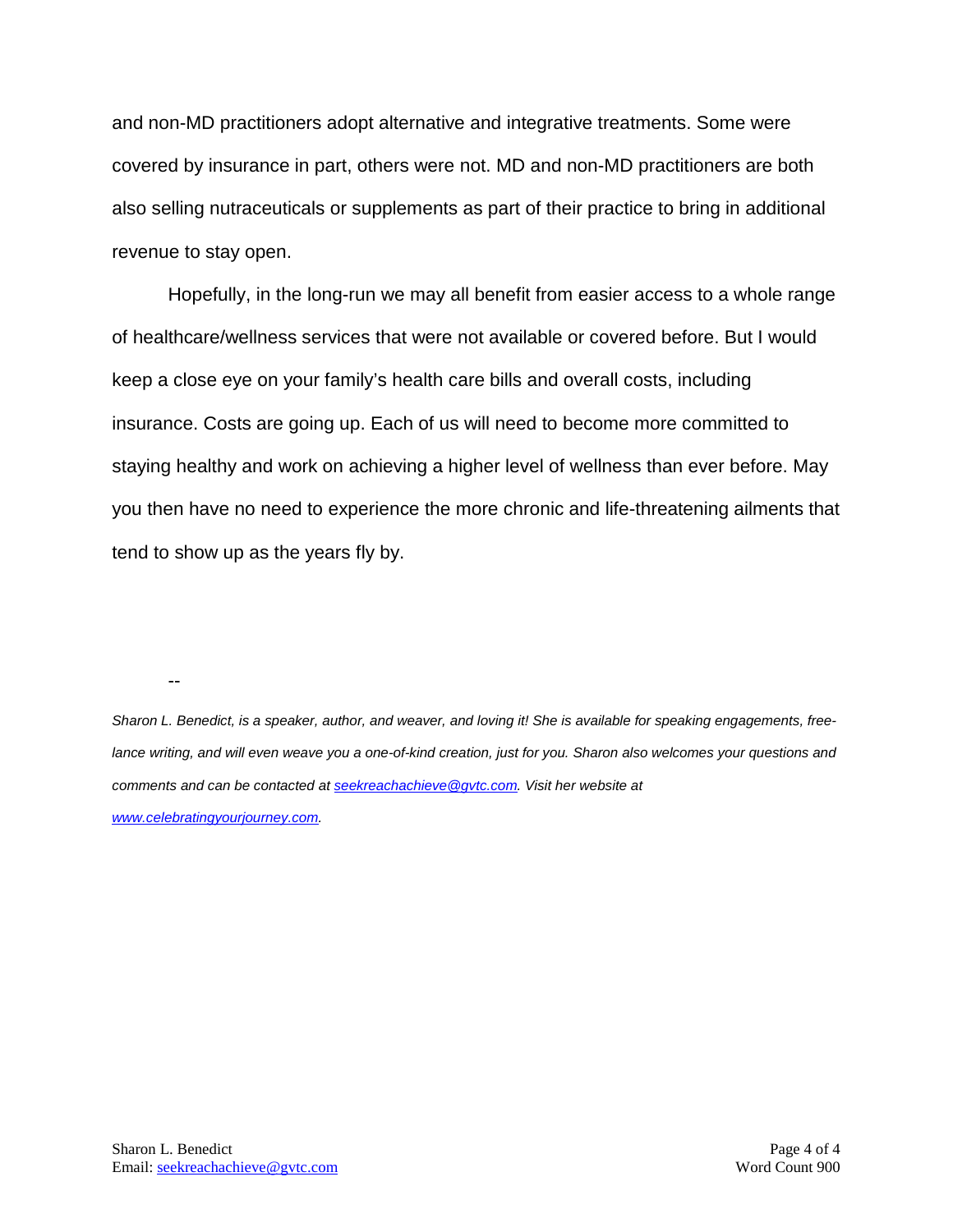*From the Heart...*



*Wellness Choices* (published in Boerne Star, Friday, July 17, 2015)

All of us need to become more committed to staying healthy and work on achieving a higher level of wellness than ever before. When you do, you are more likely to avoid the more chronic and life-threatening ailments that tend to show up as the years fly by. How do you start?

First, let's review what is Wellness. According to Wellness Workbook (2004) by John W. Travis, MD, MPH (modified with permission):

- $\triangleright$  Wellness is a choice.... a decision you make to move toward optimal health.
- $\triangleright$  Wellness is a way of life...a lifestyle you design to achieve your highest potential for wellbeing.
- $\triangleright$  Wellness is a process...a developing awareness that there is no end point, but that health and happiness are possible in each moment, here and now.
- $\triangleright$  Wellness is a balanced channeling of energy...energy received from the environment, transformed within you, and returned to affect the world around you.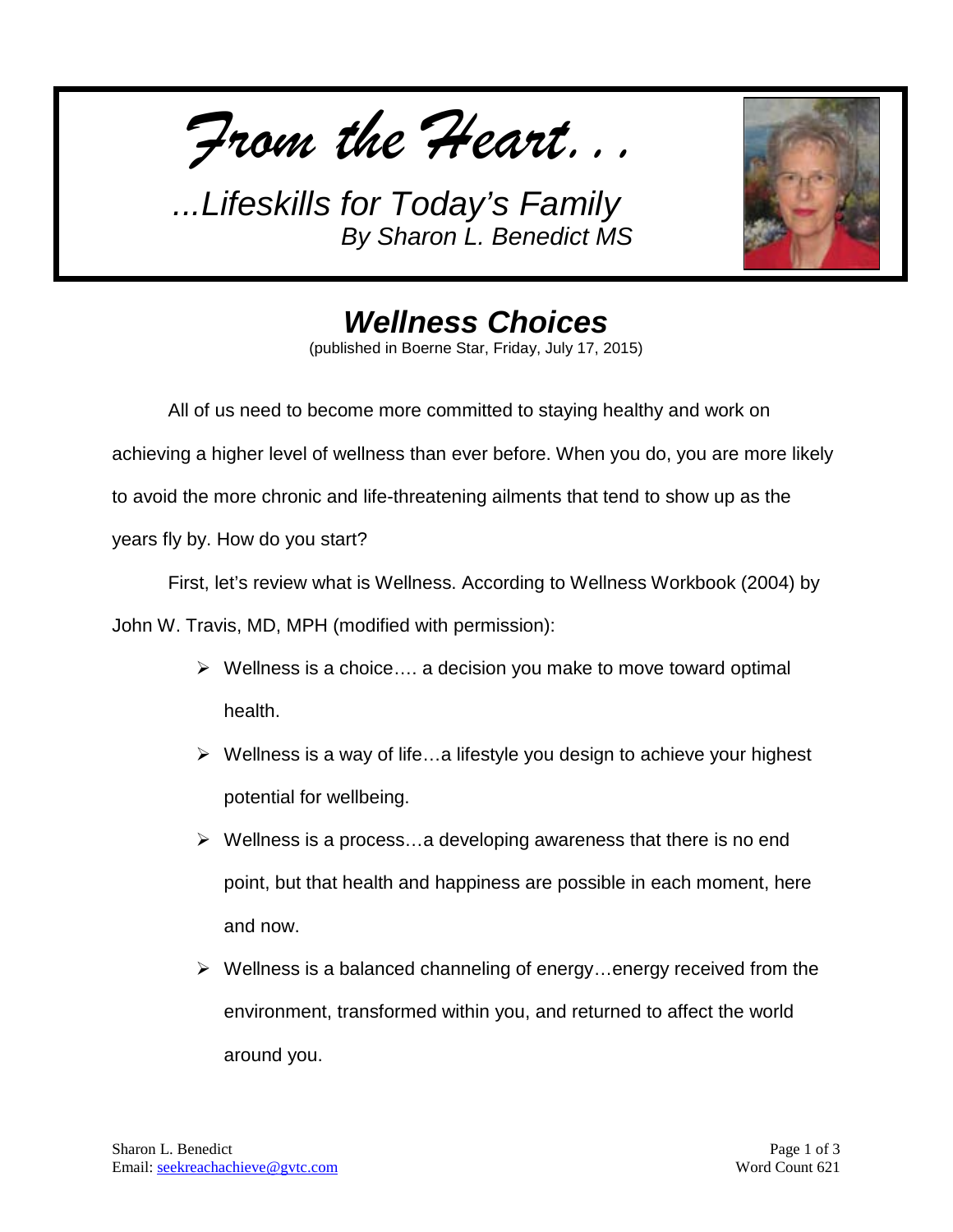- $\triangleright$  Wellness is the integration of the body, mind, and spirit... the appreciation that everything you do, and think, and feel, and believe has an impact on your state of health.
- $\triangleright$  Wellness is the loving acceptance of yourself.
- $\triangleright$  Wellness is Relationships! Keep in mind that Illness starts with "I" and Wellness starts with "WE." Again, Wellness is Relationships. As Travis always says, "CONNECTEDNESS IS THE CURRENCY OF WELLNESS." Wellness doesn't just mean your annual physical, taking supplements, exercising, and reducing stress. Your wellness goals need to reflect everything in your life, each day, month, and year. Wellness includes your choices in relationships, your core values, the way you use your time, choose a career, spend your money, keep records, buy and care for your possessions or "stuff," even keeping your house and home clean enough for healthy but dirty enough for happy. Then incorporate all this into your lifestyle of wellness at the highest possible level.

But don't forget other basic lifeskills, such as your mealtime, taking care of your children, your recreation/entertainment or "how you play." The last two lifeskills to remember are Reflection and Celebration, rounding out a life you have always dreamed about but didn't know how to seek, reach, and achieve it.

So, for this month's lifeskill, *Wellness*, let's grab some basics. Our 21st century focus is Prevention, Wellness, and Longevity. This 3-pronged focus basically targets its greatest efforts in three specific lifestyle targets. These targets are related to age, condition, gender factors, including simple hygiene and annual physicals as integral parts of these three lifestyle targets, whether at home, work, or around town. They are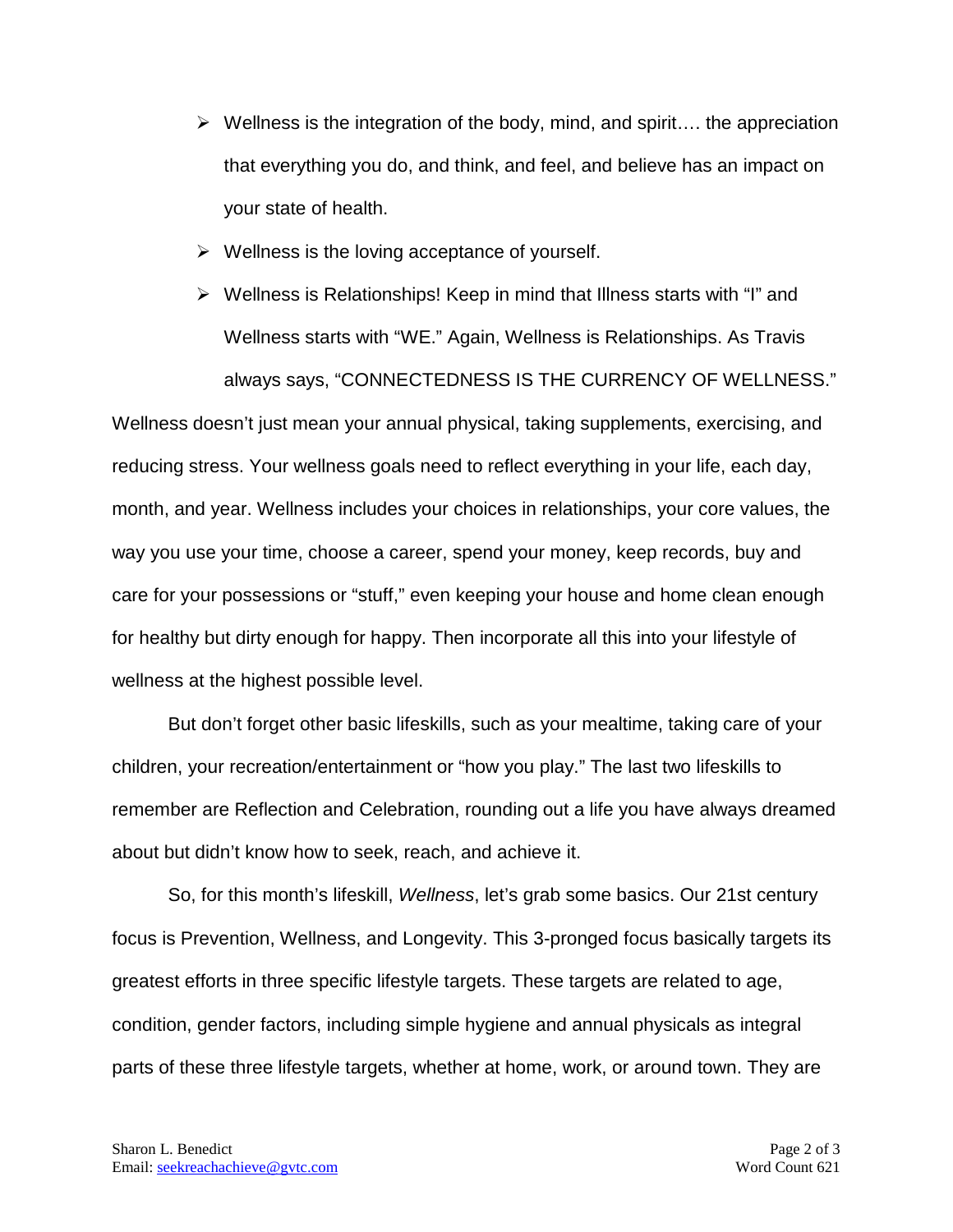- Movement/Exercise Routines (at home/work/community)
- ▶ High Quality Nutrition/Whole Foods/Supplementation
- $\triangleright$  Stress Management (responses to health conditions, life challenges & opportunities)

Are you ready to change? Let's find out. How do you score yourself (1 being "I definitely need help" and 5 the highest with "I'm doing great")?

- $\triangleright$  Simple Hygiene (at home/work/around town)
- $\triangleright$  Regular annual physical/metabolic checkups (what's included?)
- Movement/Exercise Routines (at home/work/community)
- $\triangleright$  High Quality Nutrition/Whole Foods (basic tenets of nutrition and food choices)
- $\triangleright$  Stress Management (responses to health conditions, life challenges and opportunities)

Were any score between 1 and 3? If so, how do you want to improve that score? Choose a direction you want to take. With the lowest score, take one action next week to begin the change. Ask a family member or friend to help you stay accountable to your commitment and plan of action. Next article will offer a variety of resources you can check on to see which ones will help you seek, reach, and achieve lasting behavioral changes and your highest wellness potential.

--

*Sharon L. Benedict, is a speaker, author, and weaver, and loving it! She is available for speaking engagements, free*lance writing, and will even weave you a one-of-kind creation, just for you. Sharon also welcomes your questions and *comments and can be contacted a[t seekreachachieve@gvtc.com.](mailto:seekreachachieve@gvtc.com) Visit her website at [www.celebratingyourjourney.com.](http://www.celebratingyourjourney.com/)*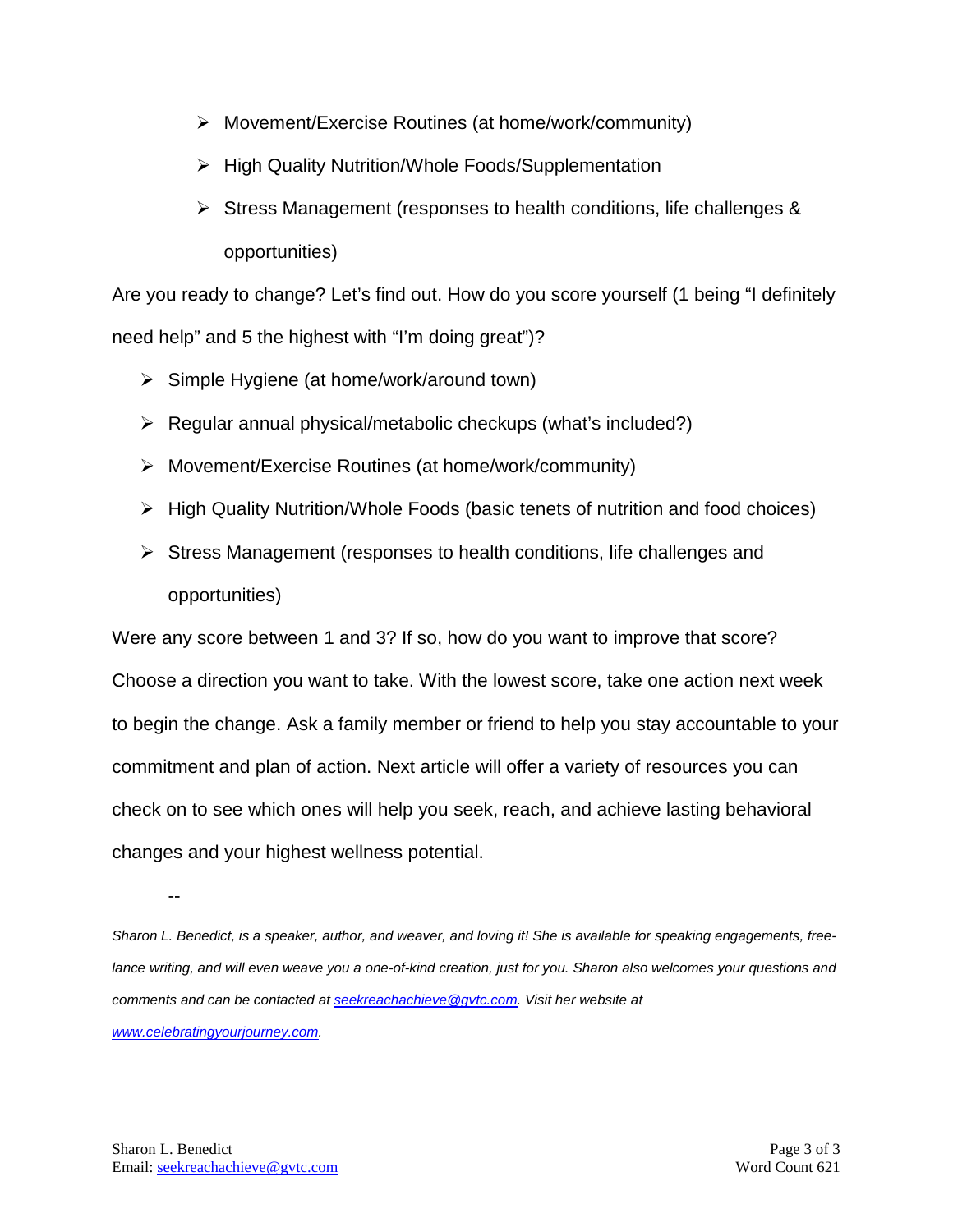*From the Heart...*



*Wellness Resources* (published in Boerne Star, Friday, July 24, 2015)

After getting a glimpse of what Wellness means how did you score (1 lowest to 5

highest) yourself on those targeted areas of:

- $\triangleright$  Simple Hygiene (at home/work/around town)
- $\triangleright$  Regular annual physical/metabolic checkups (what's included?)
- Movement/Exercise Routines (at home/work/community)
- $\triangleright$  High Quality Nutrition/Whole Foods (basic tenets of nutrition and food choices)
- $\triangleright$  Stress Management (responses to health conditions, life challenges and opportunities)

What first steps are you working on to improve your lowest score? To help you find ways to seek, reach, and achieve your highest wellness potential and lasting behavioral changes, here are some helpful resources to consider.

- Healthy.net,<http://www.healthy.net/>
- National Wellness Institute,<http://www.nationalwellness.org/>
- Web MD,<http://www.webmd.com/>
- Integrative Medicine, A Clinician's Journal,<http://www.imjournal.com/>
- Public Health Corps,<http://publichealthcorps.org/>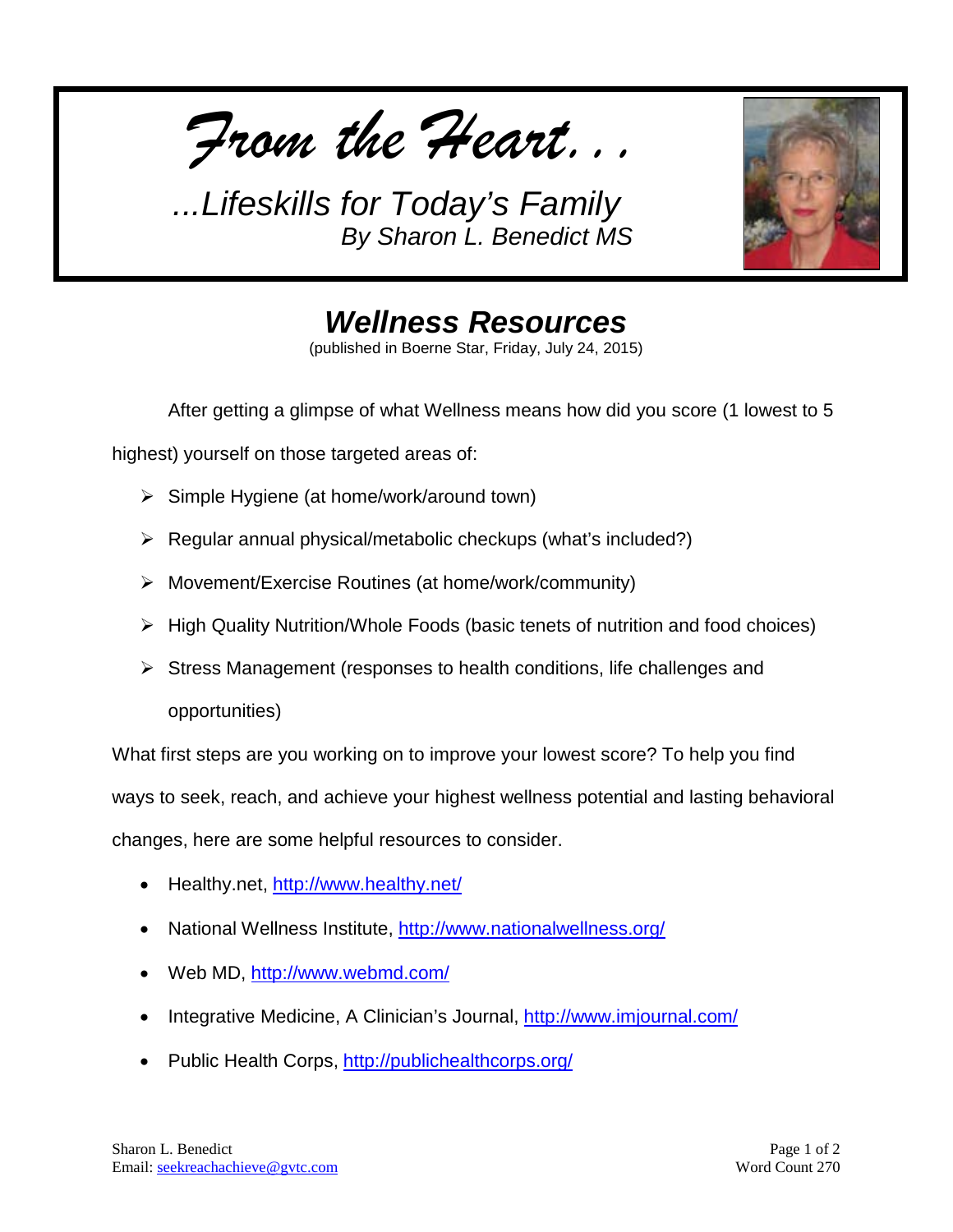21 Germiest Places You're Not Cleaning, [http://greatist.com/health/21-germiest-](http://greatist.com/health/21-germiest-places-youre-not-cleaning)

[places-youre-not-cleaning](http://greatist.com/health/21-germiest-places-youre-not-cleaning)

Stopping the Spread of Germs at Home, Work, and School,

<http://www.cdc.gov/flu/protect/stopgerms.htm>

- Illness Prevention: The K-12 Cleanliness and Hygiene Lesson Plan Collection, [http://www.cleanitsupply.com/blog/illness-prevention-the-k-12-cleanliness-and](http://www.cleanitsupply.com/blog/illness-prevention-the-k-12-cleanliness-and-hygiene-lesson-plan-collection)[hygiene-lesson-plan-collection](http://www.cleanitsupply.com/blog/illness-prevention-the-k-12-cleanliness-and-hygiene-lesson-plan-collection)
- Communicable Diseases, [http://www.globalhealth.gov/global-health](http://www.globalhealth.gov/global-health-topics/communicable-diseases/)[topics/communicable-diseases/](http://www.globalhealth.gov/global-health-topics/communicable-diseases/)
- Foodborne Illnesses: What You Need to Know, <http://www.fda.gov/food/resourcesforyou/consumers/ucm103263.htm>
- Infection Prevention for Seniors in Nursing Homes,

<http://www.cdc.gov/longtermcare/prevention/index.html>

• Healthy Heart Summit,<http://healthyheartsummit.com/>

When working on your wellness and life goals, there are five basic practices for both Wellness and Nutrition: 1. Commit to personal accountability for the responses to life's challenges and opportunities; 2. Take care of your body–hygiene, quality nutrition, exercise (age and condition appropriate); 3. Quiet time–rest and repose; 4. Wholesome fun and laughter with family and friends; 5. A vibrant spiritual-faith life.

*Sharon L. Benedict, is a speaker, author, and weaver, and loving it! She is available for speaking engagements, free*lance writing, and will even weave you a one-of-kind creation, just for you. Sharon also welcomes your questions and *comments and can be contacted a[t seekreachachieve@gvtc.com.](mailto:seekreachachieve@gvtc.com) Visit her website at [www.celebratingyourjourney.com.](http://www.celebratingyourjourney.com/)*

--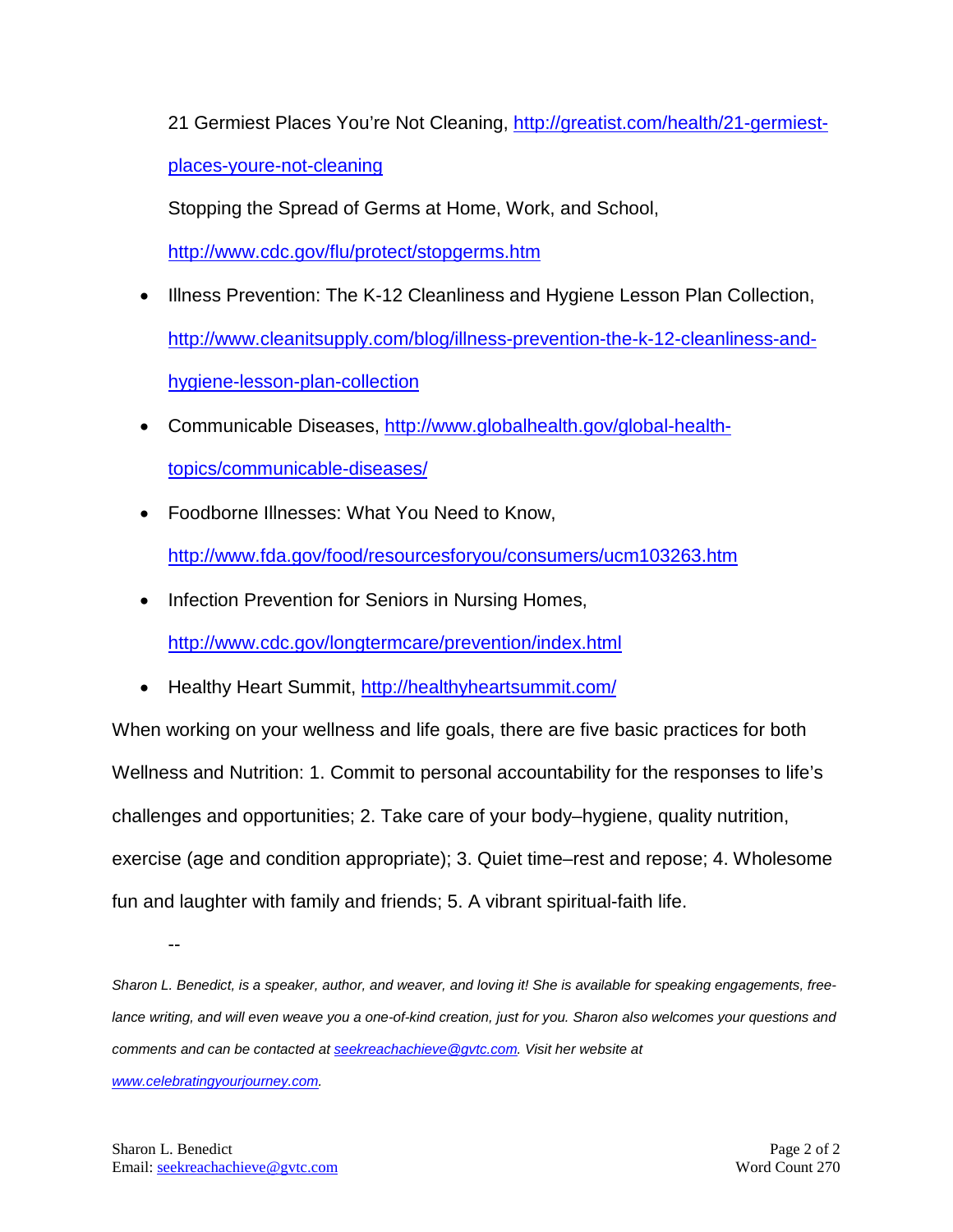*From the Heart...*



*The Wellness World of Integrative Medicine*

(published in Boerne Star, Friday, July 31, 2015)

Most of us are familiar with what is called conventional medicine and complementary/alternative medicine (CAM). Then you have the world of integrative medicine. Many are still not sure what that means. For at least the past 25 years, our healthcare system has been evolving with these three 21<sup>st</sup> century worlds of wellness with you in the middle trying to figure it all out.

This graphic gives you a glimpse of your evolving healthcare/wellness world.



For most of us, we know very well how conventional or allopathic medicine works. You walk in the primary doctor's office, they ask you for your insurance card, you fill out a patient history form, then you wait for some time to have your ten minutes with the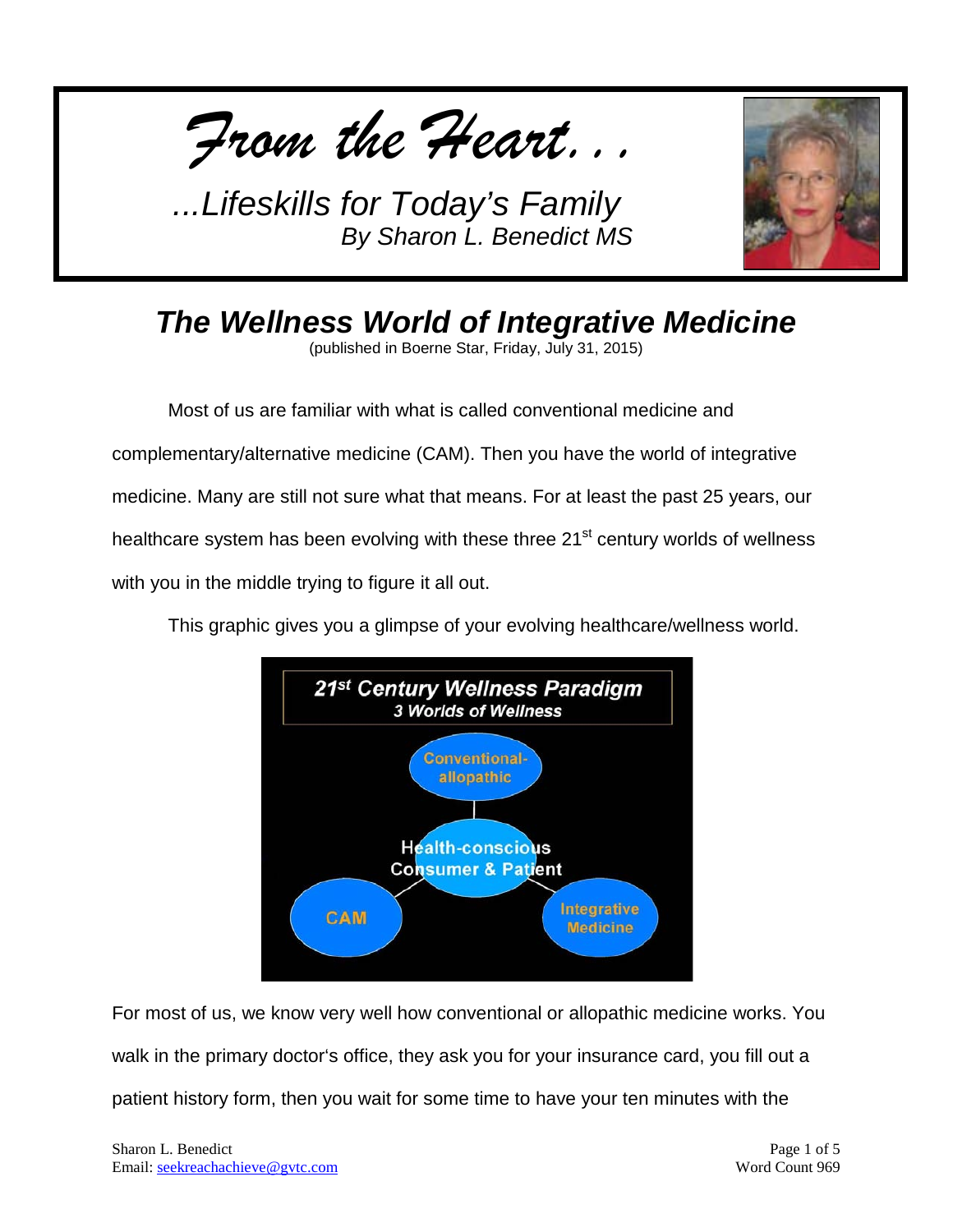doctor. The doctor asks you why you are here, does a few physical observations, may do some blood or urine testing, and prescribe whatever medicine thought to be helpful with your symptoms. If warranted, you will be recommended to a specialist (e.g. urologist, rheumatologist, endocrinologist). You say goodbye and go home. Hopefully, you have insurance. Otherwise, you undoubtedly will not be visiting any specialist very soon.

With complementary/alternative medicine (CAM), the practitioner will focus on his special treatment modalities and use a particular language of the specialty, such as with traditional Chinese medicine, Ayurveda Indian medicine. There are basically three arenas of CAM focused on mind-body interventions, alternative medical systems (separate from conventional), and biological-based therapies. According to the National Institutes of Health CAM, complementary is just that. Alternative are a complement to conventional medicine. The term "alternative", although often interchangeable with complementary, basically means you are using non-mainstream practices in place of conventional practices.

The most common CAM therapies are: Prayer, Natural Products, Deep Breathing, Meditation, Chiropractic, Yoga, Massage, Nutritional Supplementation, Homeopathic Therapies, Acupressure, and Diets. Although there are any number of additional alternatives, such as acupuncture, Disease or conditions most frequently treated with CAM are: back pain, Head cold, neck pain, joint pain, arthritis, anxiety/depression, stomach upset, headache, recurring pain, insomnia. A longer list is available at https://nccih.nih.gov/ and

http://altmedicine.about.com/od/alternativemedicinebasics/a/therapies.htm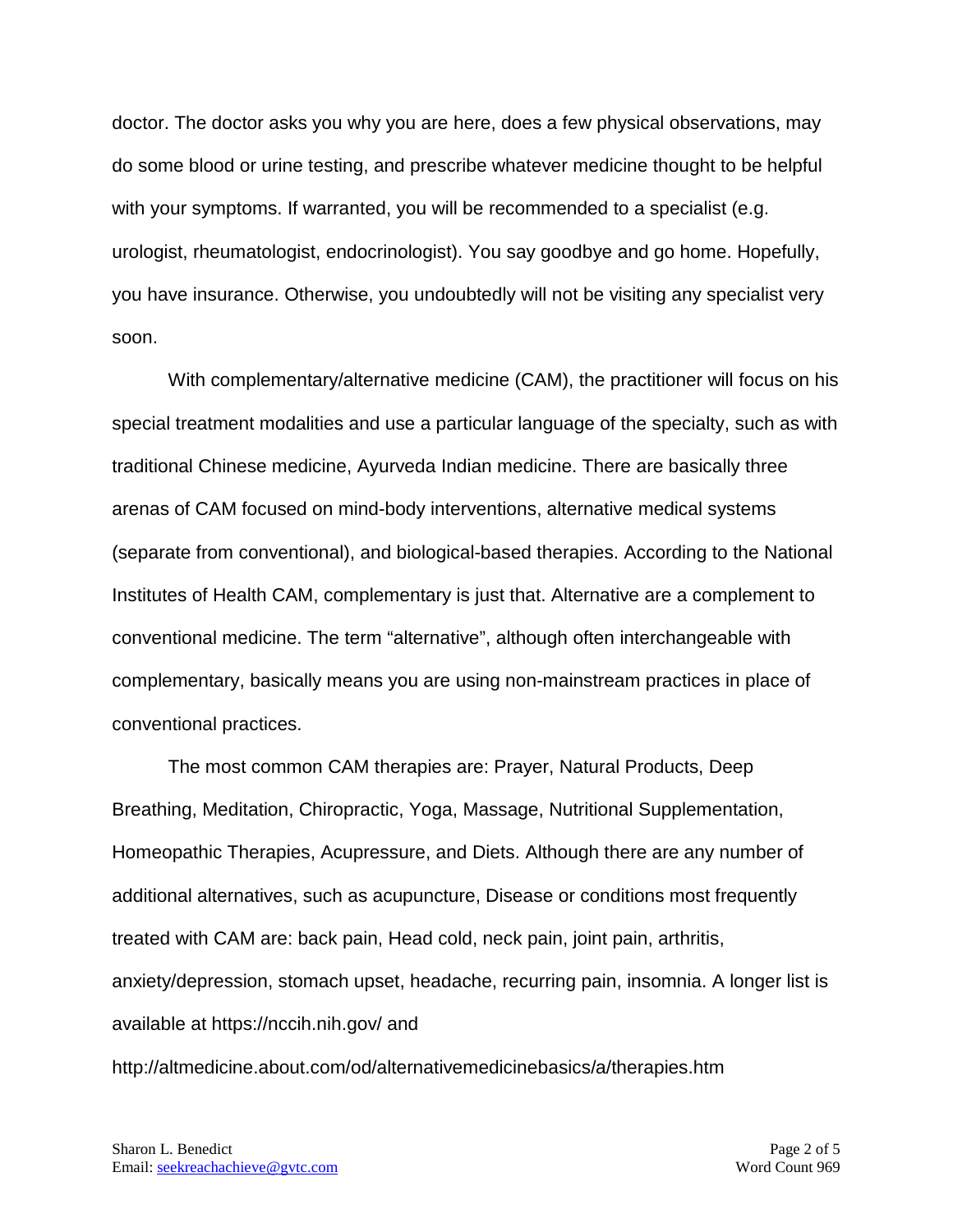You will notice on the federal National Institute of Health site that the terms and language prevalent now incorporates another term with complementary/alternative medicine. That word is "integrative." Integrative medicine (IM) has actually been around for more than 25-35 years by a few brave physicians and practitioners who have had the title of M.D., DO, and more after their names. These pioneers have been instrumental in changing our healthcare system for the better.

Integrative medicine combines the best of both conventional and CAM worlds, usually under one roof—or at least with local & national conventional and CAM referrals and alliances. According to the Academic Consortium for Integrative Medicine & Health [\(http://imconsortium.org/\)](http://imconsortium.org/) IM is defined as "Integrative Medicine is the practice of medicine that reaffirms the importance of the relationship between practitioner and patient, focuses on the whole person, is informed by evidence, and makes use of all appropriate therapeutic approaches, healthcare professionals and disciplines to achieve optimal health and healing."

In addition, The Consortium IM philosophy foundation includes mind/body connection, spirituality & healthcare, beliefs and culture, the therapeutic relationship, prevention & wellness, community & environment, individual empowerment, using evidence-based therapies, treating the whole person, and strategically coordinating care. IM is basically more wholistic (spirit, soul, body) in their overall approach to health and wellness, with the patient center stage.

Yet, not all centers that call themselves "wellness or IM centers" embrace this more wholistic/21st century wellness model of care. This brings you to the often frustrating yet necessary journey of choosing your wellness team. This just doesn't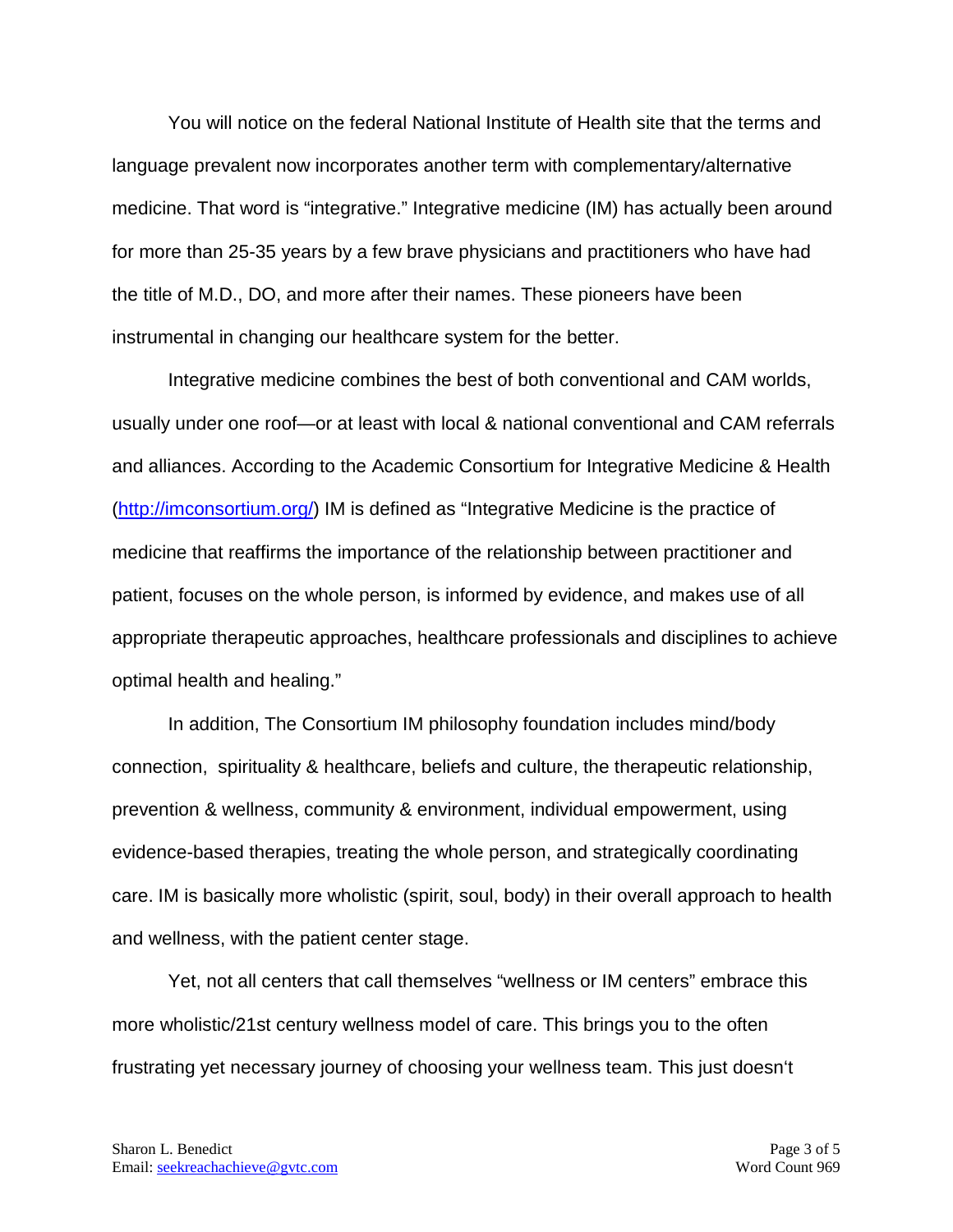mean you go to your primary physician or pick a name out of the yellow pages. By now, you have gleaned that Wellness is much more than your annual physical and taking your meds. You will need a wellness team, that is uniquely tailored for your healthcare/wellness needs and goals.

Let's see what qualities you may want to look for in your wellness team. Whether conventional, CAM, or integrative, you should be able to observe these qualities in each practitioner and their staff:

- **Focused on ―"wholistic" wellness, health preservation**, not just disease.
- **Emphasis on prevention, longevity, and wellness**–starting with nutrition/eating pattern, exercise, and stress management—plus tobacco/alcohol/drug use. Keep in mind the means for addressing exercise, nutrition, and stress may be different between conventional and CAM.
- **Proactive advocates for their patients/clients**. Offering participating personal & workplace incentives in various wellness enhancement programs—offering the most comprehensive database for provider and patient education.
- **Collaborative skill and teamwork with conventional, CAM, & integrative resources**—under one roof or by referral (locally & nationally).
- **Easy access and connection between the patient, practitioner, lab, & staff** via phone & fax messaging, scanning, interfaced electronic